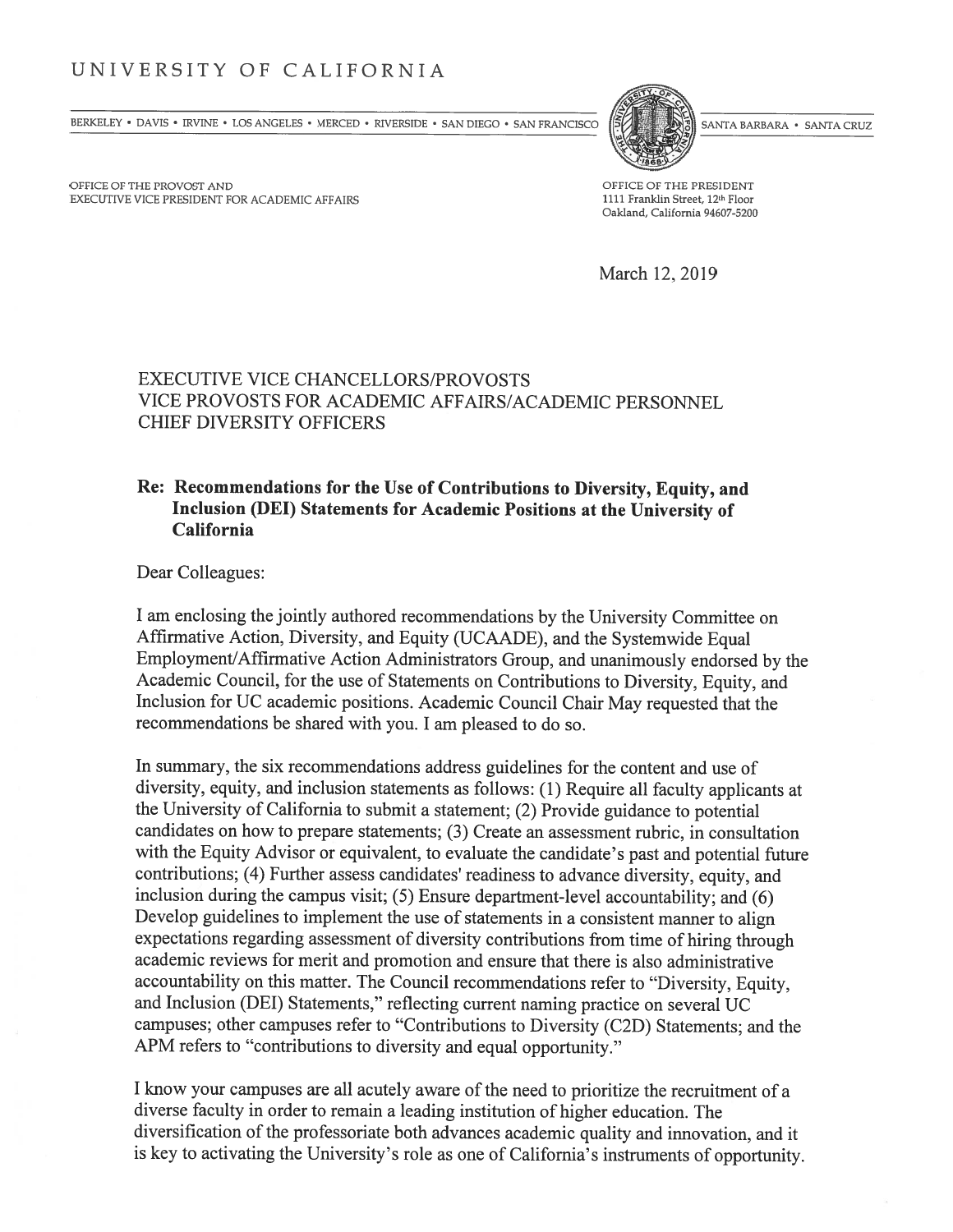Page 2 March 12, 2019

> Through its policies, UC has adopted <sup>a</sup> strategy for recruiting and retaining <sup>a</sup> diverse faculty by recognizing and rewarding faculty contributions to diversity and equa<sup>l</sup> opportunity through their teaching, research, outreach, and service. In 2006, UC faculty and administration approved new language in the Academic Personnel Manual (APM <sup>21</sup> 0-1-d) specifying the importance of contributions to diversity and equa<sup>l</sup> opportunity in faculty recruitment and evaluation, and updated it after vigorous engagement by faculty in 2015. The Academic Council recommendations emphasize the need to include review of such contributions during recruitment, but also during merit and promotion review; they also recommend that "campus administrators should be assessed for their contributions to DEl in regular performance reviews."

> APM-2 10-1 -d has <sup>p</sup>layed <sup>a</sup> powerful role in our successful hiring of <sup>a</sup> more diverse faculty. In the last five years, faculty have increasingly recognized the important role of contributions to diversity in their work. Nearly all UC campuses now require that applicants for faculty positions submit a diversity statement as a part of their application materials through UC Recruit. Some campus departments have refined their evaluation of such statements through the use of rubrics. Several of the departments participating in the advancing faculty diversity programs initiated through the Office of the President have prioritized contributions to diversity credentials of candidates earlier in the search process and modeled evaluation processes that integrate this information into review of candidates' skills, experience, expertise, and promise.

> Many of the enclosed recommendations will be familiar to you, since they draw from best practices that have been promoted on your campuses and during systemwide conversations and convenings. They are intended to promote clarity and consistency in the use of statements across campuses, and to raise awareness of and regularize the implementation of APM-210-1-d.

> Please share and discuss with your deans the enclosed recommendations, how they can be implemented, and how to ensure accountability at the department, school, and campus levels.

> As you know, the President and <sup>I</sup> consider the diversification of the faculty among our top priorities, and the Regents and the California legislature urge us to consider <sup>a</sup> diverse and culturally responsive faculty essential in maintaining our leadership role as educators of <sup>a</sup> great many of California's undergraduate and graduate students.

Thank you for your continuing efforts to build an excellent University built on its commitments to diversity, equity, and inclusion.

Sincerely,

Michal

Michael T. Brown, Ph.D. Provost and Executive Vice President for Academic Affairs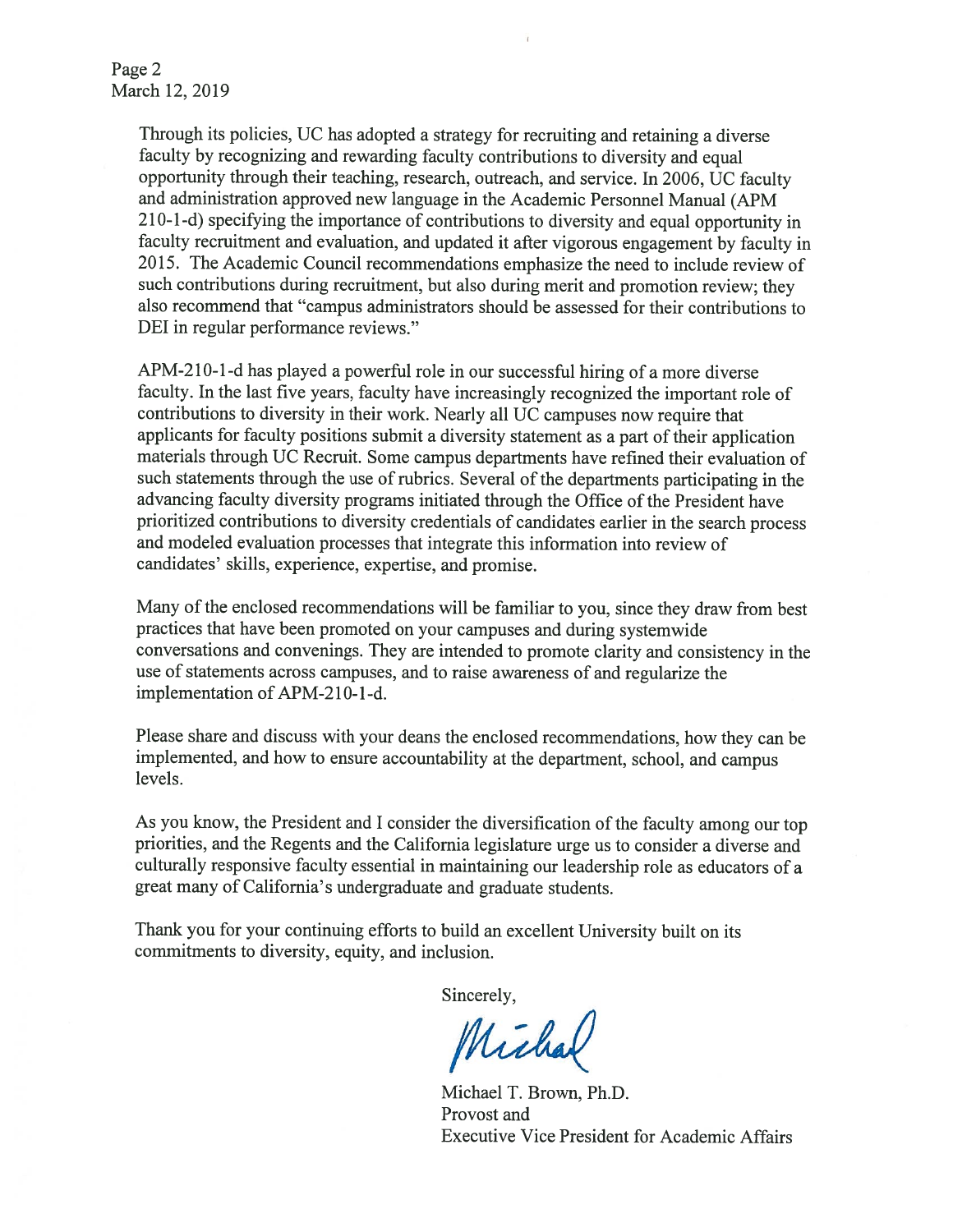Page 3 March 12, 2019

### Attachment:

Recommendations for the Use of Contributions to Diversity, Equity, and Inclusion (DEl) Statements for Academic Positions at the University of California

cc: President Napolitano Chancellors Academic Council Chair May UCAADE Chair Siu Vice Provost Carlson Vice Provost Gullatt Associate Vice Provost Halimah Executive Director Baxter Executive Director Peterson Academic Personnel Directors Director Lee Manager Kim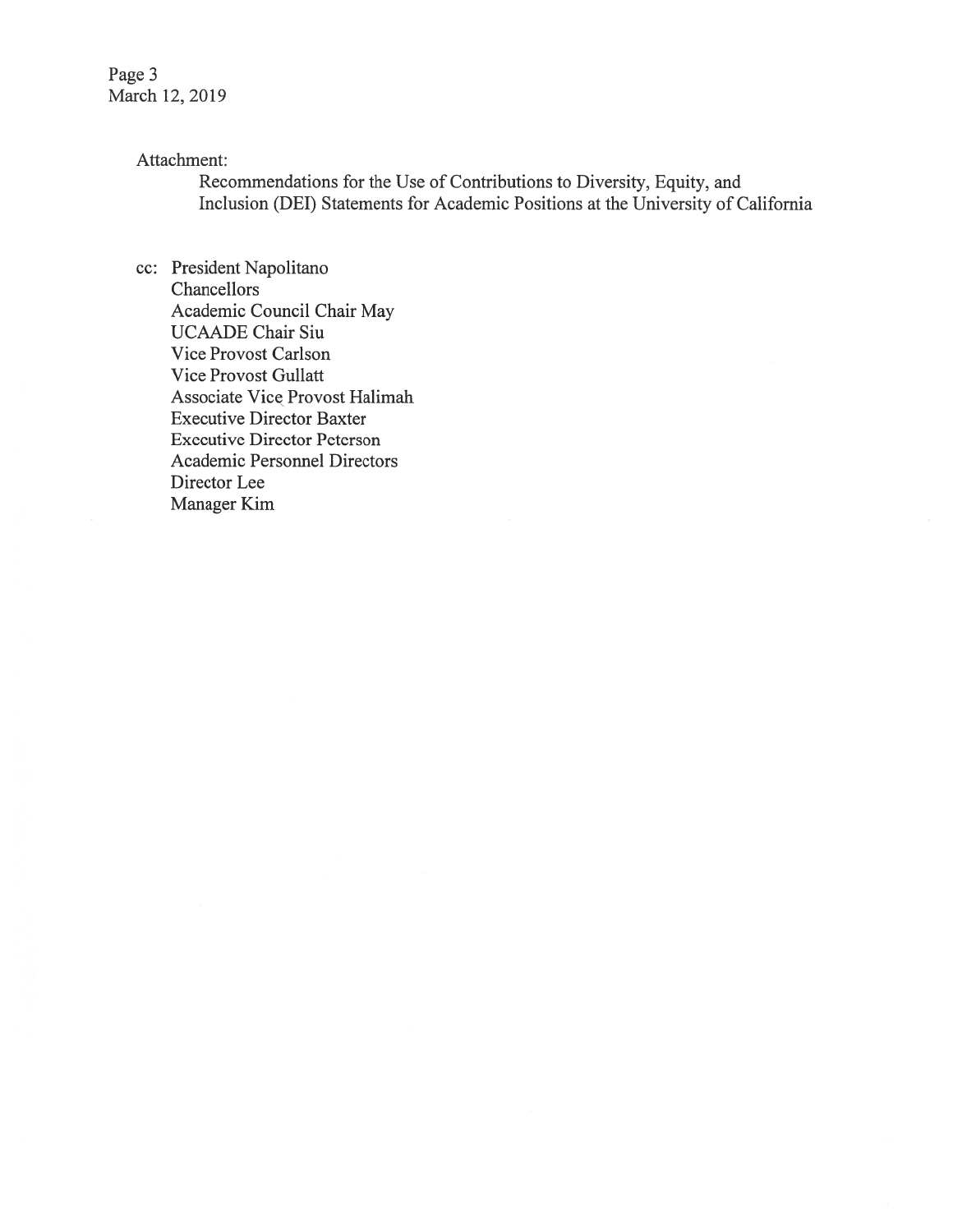# The Use of Contributions to Diversity, Equity, and Inclusion (DEl) Statements for Academic Positions at the University of California

Joint Recommendations

The University Committee on Affirmative Action, Diversity, and Equity (UCAADE) UC Systemwide Equal Opportunity/Affirmative Action Administrators Group (EO/AA) November 15, 2018 Revised: January 22, 2079 Approved by Academic Council: January 23, 2079

### Core Values of the University of California: Diversity, Equity, and Inclusion

The University of California Regents Policy 4400 affirms the central importance of diversity and equal opportunity at the University of California: The diversity of the people of California has been the source of innovative ideas and creative accomplishments throughout the state's history into the present... Diversity aims to broaden and deepen both the educational experience and the scholarly environment... Therefore, the University of California renews its commitment to the full realization of its historic promise to recognize and nurture merit, talent, and achievement by supporting diversity and equal opportunity in its education, services, and administration, as well as research and creative activity.

Similarly, APM 210-1-d states: "Contributions in all areas of faculty achievement that promote equal opportunity and diversity should be given due recognition in the academic personnel process, and they should be evaluated and credited in the same way as other faculty achievements."

### The Use of Diversity, Equity, and Inclusion (DEl) statements

Creating an equitable and inclusive environment enables all members of the UC to thrive and to work toward their full potential. DEI statements foster productive discussion on how faculty, both current and prospective, can shape and improve the overall learning and working environment in higher education. By encouraging both faculty and faculty applicants to discuss their awareness of and to think intentionally about how they can contribute to diversity, equity, and inclusion, DEl statements can inspire pedagogical and research innovation as well as deepen engagement with these values in all aspects of their work. The systemwide implementation of the use of these statements both affirms DEl as core values of the UC and reinforces the expectation that all faculty are responsible for diversity, equity, and inclusion, thereby ensuring that this work is shared broadly and recognized appropriately. By making visible and intentional the work required to advance DEl and by developing guidelines for meaningful assessment and recognition, these statements can transform good intentions into action and practice.<sup>1</sup> Given the UC's core values and its uncompromising

<sup>1</sup> https://www.chronicle.com/article/In-Defense-of-Diversity/245463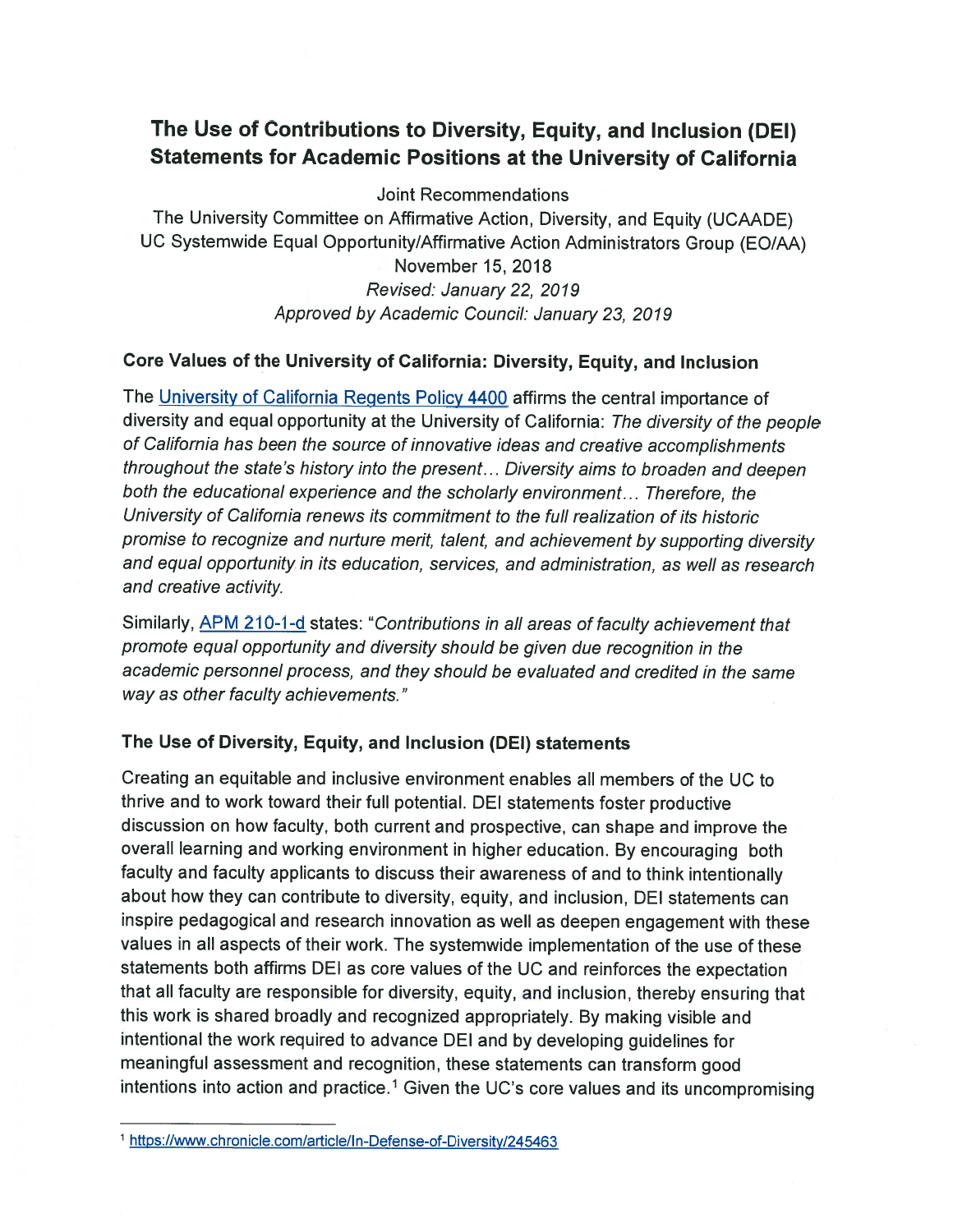position to promote equa<sup>l</sup> opportunity and diversity, the implementation of the use of DEl statements not only reaffirms those values but also concretely strengthens our institutional commitment to those values.

#### The importance of Guidance for Faculty Hiring and Academic Review

As of fall 2018, eight of the ten<sup>2</sup> UC campuses require a "Statement on Contributions to Diversity," or equivalent, from all applicants of academic positions. However, despite it being <sup>a</sup> required component of the faculty application process, campuses offer varying levels of guidance for preparing and assessing these statements. For instance, while UCB and UCSD<sup>3</sup> provide comprehensive guidelines for both faculty applicants on how to prepare the statements and search committees on how to assess them, UCD, UCI, UCLA, UCM, UCR, UCSF and UCSC only offer guidance to faculty applicants, and the level of detail that each campus offers varies significantly. Given that DEl statements from faculty applicants are now required at all UC campuses but two, it is important to establish general guidance for implementation.

The <sup>2013</sup> ADVANCE PAID program's systemwide roundtable report on "The Role of Contributions to Diversity in Faculty Hiring and Academic Review" emphasizes that advancing diversity and equity is the responsibility of the entire university community. The report indicates that the adoption of DEl statements along with evaluation guidelines has proven to increase the hiring of URMs. Similarly, preliminary data from the UCOP Advancing Faculty Diversity Project affirm that the use of DEl statements in candidate evaluations can serve as an effective tool to advance diversity. UC Berkeley's report on search committee practices indicates that the use of DEl statements shows promise in increasing diversity at the applicant stage and suggests that the statements function most optimally when both applicants and search committee members are <sup>g</sup>iven adequate guidance on how to engage with the topic in meaningful ways. In other words, to maximize the efficacy of DEl statements in the hiring process, adequate guidance is needed for both applicants and search committee members.

To make consistent and enduring UC's expectations for DEl contributions, it is important to extend the use of DEl statements from the time of hiring through faculty advancement. APM 210-1-D already specifies that contributions to DEl "should be <sup>g</sup>iven due recognition in the academic personnel process, and they should be evaluated and credited in the same way as other faculty achievements." Furthermore, UCOP's Academic Personnel and Programs Office have developed guidelines for evaluating contributions to diversity for faculty appointment and promotion under APM 210. As part of <sup>a</sup> faculty's dossier, the statement helps highlight one's contributions to DEl in

<sup>2</sup> Although UCB does not have a campus-wide requirement, nearly all search committees have required it in recent years. UCB is currently considering formalization of this requirement, beginning in academic year 2019-2020. UCSB does not require the use of DEl statements.

<sup>&</sup>lt;sup>3</sup> UCSD's "Guidelines to Evaluate Contributions to Diversity" is located on an academic program website: https://socialsciences.ucsd.edu/resources/faculty</u>. Adding a link to the "Contributions to Diversity Statements" webpage may allow for easier access.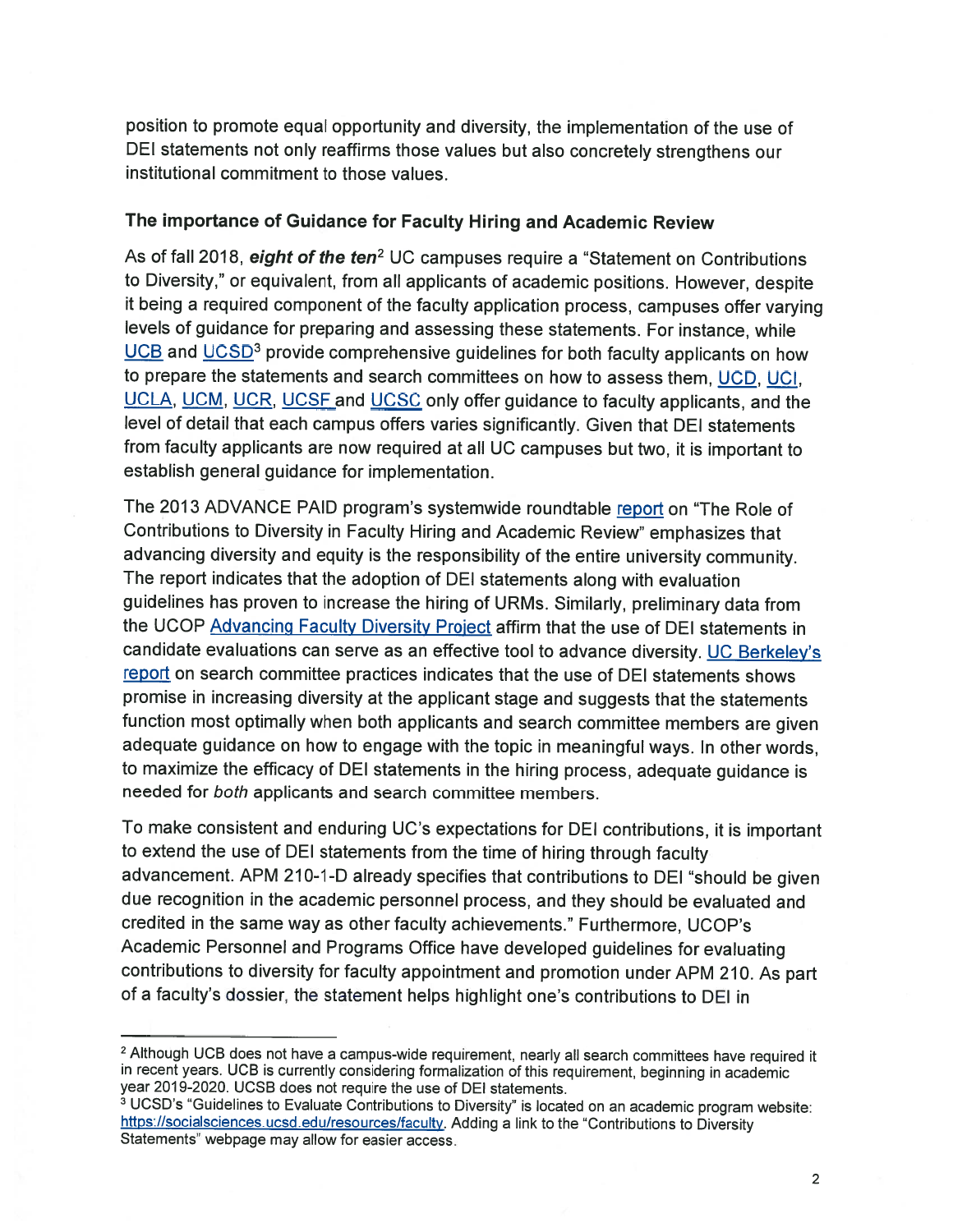research, teaching, and service. Making visible and explicit these contributions aids the assessment process and allows for recognition and accountability.

Understanding that there is no "one-size-fits-all" approach, we recommend the following to promote greater consistency in achieving full consideration of diversity, equity, and inclusion in faculty hiring and academic review at the University of California. The first five recommendations address the hiring process, while the last recommendation (developed in consultation with UCAP and UCFW) concerns the incorporation of DEl statements in academic reviews for merit and promotion.

- 1. Require all faculty applicants at the University of California to submit <sup>a</sup> DEl statement.
	- Making the use of DEl statements <sup>a</sup> systemwide requirement sets <sup>a</sup> basic standard to put into organizational practice UC's commitment to diversity, equity, and inclusion. It advances <sup>a</sup> systematic approach to incorporating these core values into our hiring practices.
- 2. Provide guidance to potential candidates on how to prepare DEl statements.
	- • Indicate what areas candidates should consider when writing their statements, including their awareness, past record, and future <sup>p</sup>lans to advance diversity, equity, and inclusion.
	- Provide information on the use of DEl Statements.
	- Include campus links to diversity, equity, and inclusion activities and initiatives.
- 3. Create an assessment rubric<sup>4</sup>, in consultation with the Equity Advisor or equivalent, to evaluate the candidate's ability to:
	- Articulate awareness and understanding of diversity, equity, and inclusion, especially as they relate to underrepresented groups in higher education. Life experiences may be an important aspect.
	- Show <sup>a</sup> record of past activities and current efforts that help advance diversity, equity, and inclusion, calibrated to career stage.
	- Provide specific, concrete <sup>p</sup>lans for future contributions to diversity, equity, and inclusion at the University of California.
- 4. Further assess candidates' readiness to advance diversity, equity, and inclusions during the campus visit. Examples include:
	- • Have candidates discuss explicitly their work in this area, including how they intend to put in practice UC's core values of diversity, equity, and inclusion.

<sup>&</sup>lt;sup>4</sup> Example of Evaluation Grid (UC Irvine): https://inclusion.uci.edu/recruitment-resources/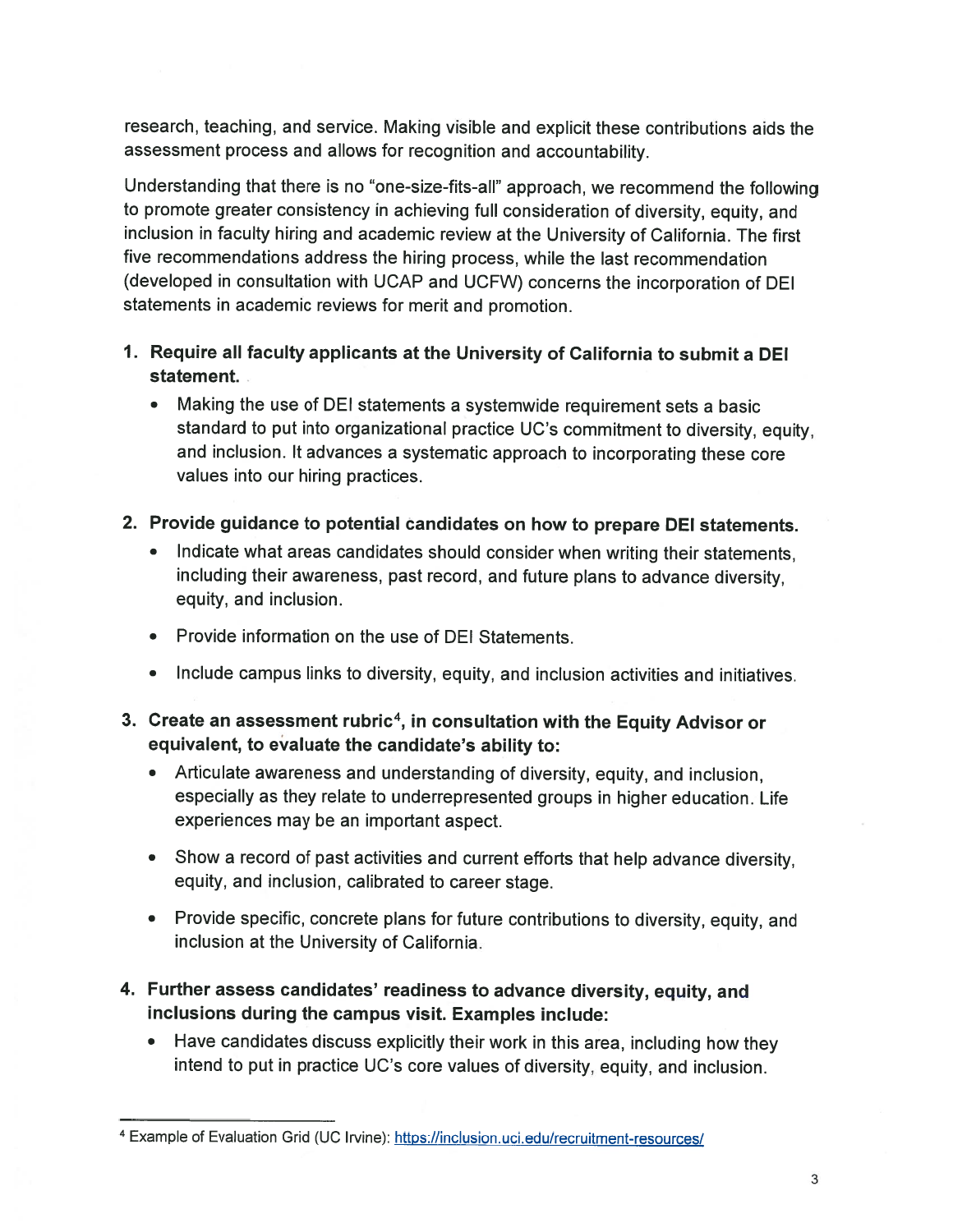- Have candidates meet with students, and include in search deliberations student feedback on each candidate's readiness to advance diversity, equity, and inclusion.
- 5. Ensure department-level accountability.
	- Require, as part of the appointment case, a written assessment of the proposed faculty hire's awareness, record, and future plans to advance diversity, equity, and inclusion.
	- Communicate to incoming faculty clear expectations of their sustained contributions to diversity, equity, and inclusion.
- 6. Each campus should develop guidelines to implement the use of DEl statements in a consistent manner to align expectations regarding assessment of diversity contributions from time of hiring through academic reviews for merit and promotion. This process should include relevant Senate participation.5
	- All merit and promotion reviews are, and should continue to be, evaluated on contributions to research, teaching, and service. APM 210-1-D specifies that all faculty contributions to DEl "should be given due recognition in the academic personnel process, and they should be evaluated and credited in the same way as other faculty achievements." This is best achieved through a DEl statement that foregrounds and makes explicit DEl contributions to research, teaching, and/or service. The use of these statements facilitates intentional and explicit assessment of DEl contributions in the academic review process. Each campus should determine the best format for the submission of DEl statements. DEl statements do not represent a new criterion for evaluation.
	- Research focus and career stage should be taken into account when assessing contributions to diversity, equity, and inclusion. While faculty research may not address diversity, equity, and inclusion, all faculty can contribute to DEl through teaching, mentoring, professional activities, and service.
	- For academic review, we recommend using existing UCOP guidelines for assessment: "Evaluating Contributions to Diversity for Faculty Appointment and Promotion Under APM - 210" (https://www.ucop.edu/faculty-diversity/policiesguidelines/eval-contributions-diversity.pdf). These guidelines provide a starting point for further development.
	- As part of the overall dossier, DEl contributions should be assessed at all levels of the review process as aspects of research, teaching, and/or service.

<sup>&</sup>lt;sup>5</sup> Point #6 was developed in consultation with UCAP and UCFW.